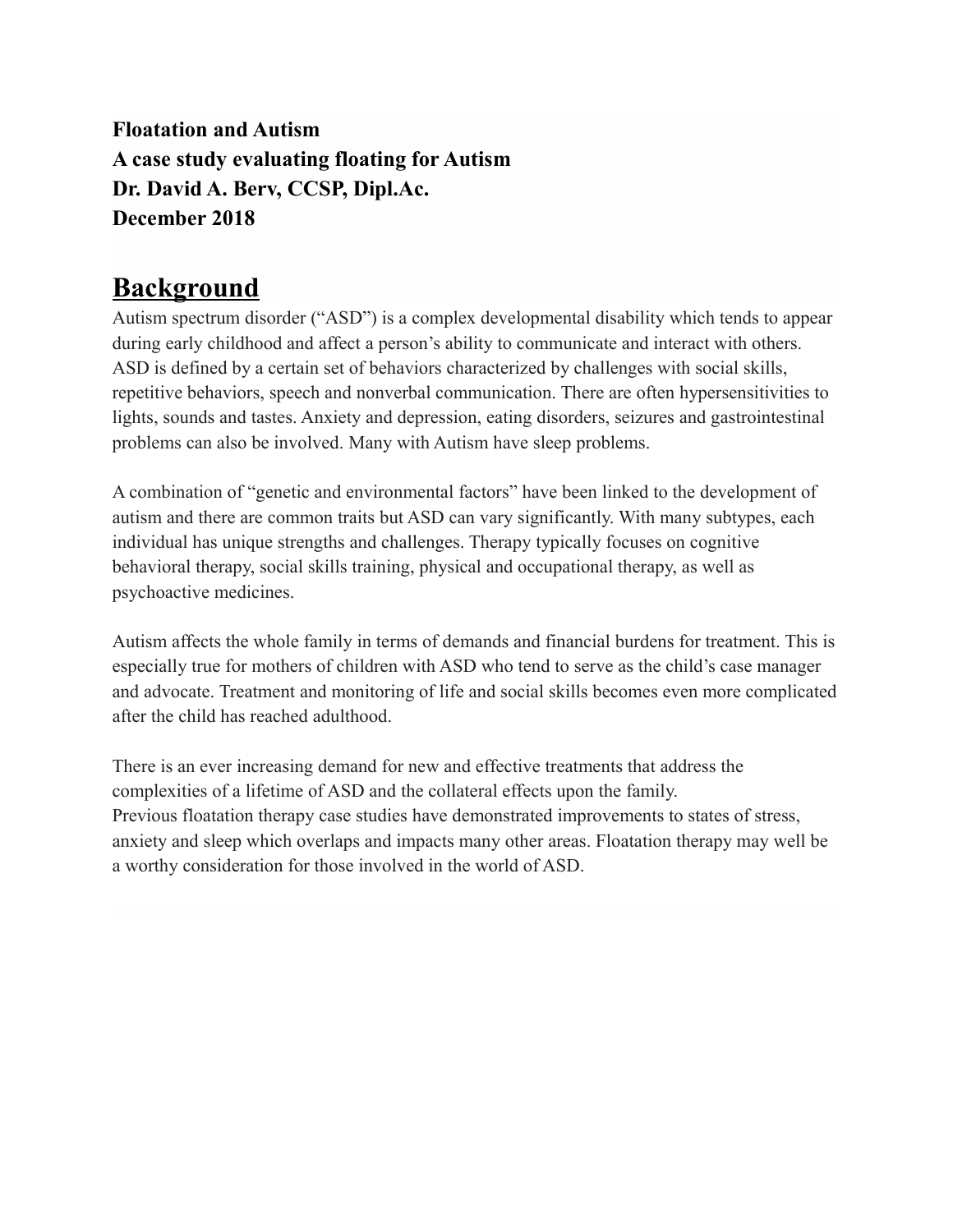# **Objective**

The objective of this case study is to observe the effects of nine (9) weeks of floatation therapy upon the expression of various common traits of Autism Spectrum Disorder.

A second objective is to see how long any perceived positive effects last, up to one month after the study, with no further intervention.

# **Method**

This is a single subject study, with one 13 year-old male who has been clinically diagnosed with Autism. He and his mother conveyed a history of his ASD traits, which were formulated into baseline, daily, and follow-up surveys.

The intervention for this case study involved "floating" in a 9' long x 5' wide fiberglass tank with a hinged lid, shaped like a large egg and filled with 175 gallons (10" deep) of a salt solution. This solution contains 1000 pounds of medical grade Epsom salt, or magnesium sulfate (MgSO<sub>4</sub>) and is maintained at skin temperature (approximately 94℉). The tank is within a private room containing a shower. To "float" the individual disrobes, showers, inserts earplugs, turns off the overhead room light, then climbs inside the tank which has an internal light and music controls. The individual closes the float tank lid and then transitions onto a supine (face up) position and begins to float effortlessly.

The study lasted nine (9) weeks in duration where this participant floated once weekly for nine (9) weeks for a total of nine (9) float sessions.

A baseline survey was done prior to the first float and a daily subjective survey was completed (with the help of his mother) using a numeric scale on a 0-10 continuum with descriptors. The understanding of the scoring system was 0=none/no issue/no longer applicable and 10=worst, terrible, extremely problematic. There was a follow-up survey completed after two (2) weeks and one (1) month after the study was complete.

There was minimal interaction with the participant during the course of the study, other than keeping him on track with the surveys and making sure there were no questions before and after floating. There was no cost for the participant and there was no financial gain from The Float Zone, where the case study took place.

There are no other disclosures.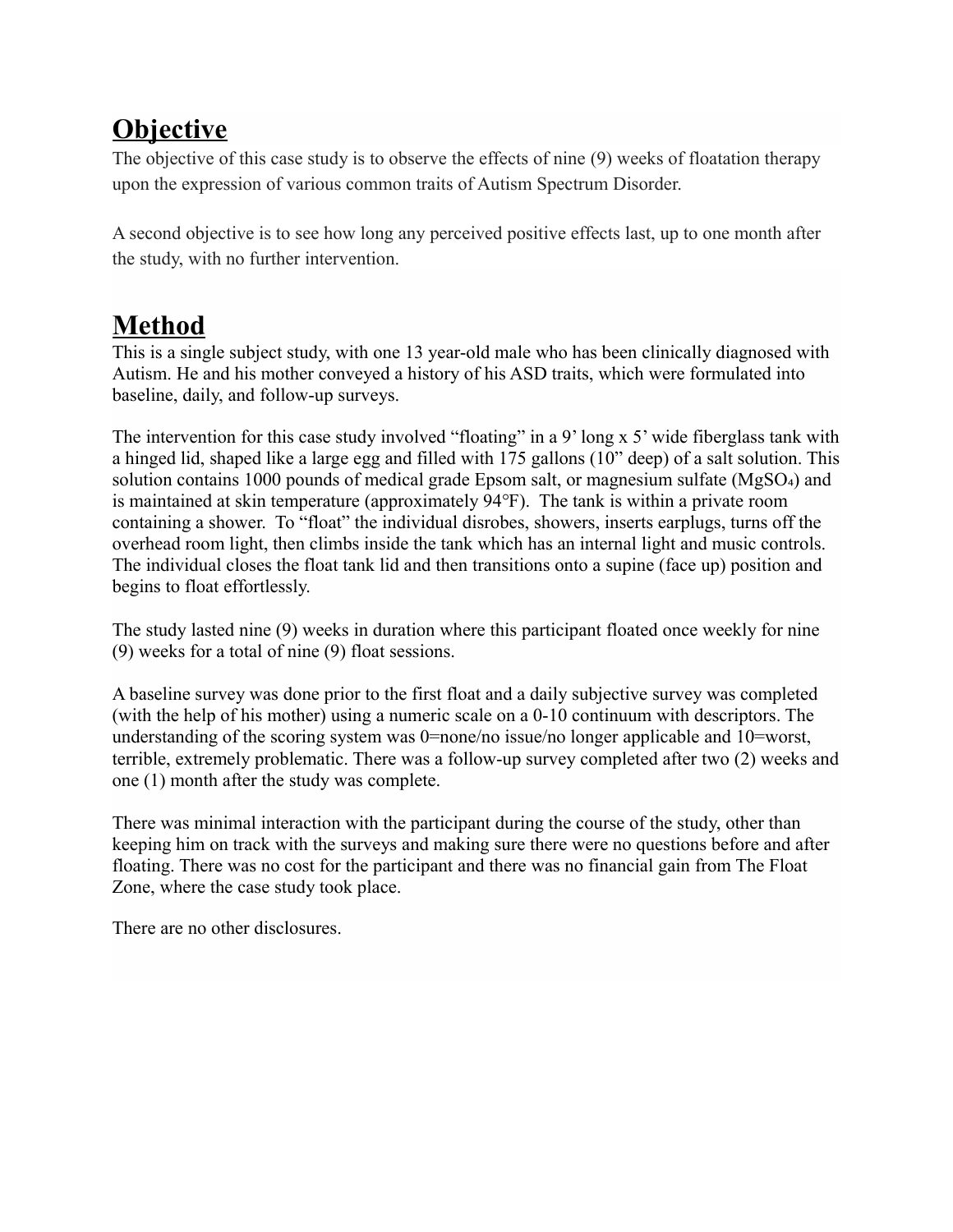# **Results**

Over 50 daily surveys were completed in a 63 day period, allowing for a significant data set. Of these surveys, week 9 (the last week of the study) was compared to the baseline score of the following traits that were deemed part of his ASD.

### **Stress and Anxiety Level** (see graph)

Evaluating the intervention of floating on *stress and anxiety level*, **there was a 78% improvement,** representing a drop from a baseline average of 9/10 to a week 9 average of 2/10.

## **Depression Level** (see graph)

Evaluating the intervention of floating on *depression level*, there was an **80% improvement,**  representing a drop from a baseline average of 6/10 to a week 9 average of 1.2/10.

## **Anger Level** (see graph)

Evaluating the intervention of floating on *anger level*, there was a **50% improvement,** representing a drop from a baseline average of 2/10 to a week 9 average of 1/10.



One of the biggest gains and a key underlying element of all the ensuing other results, is that of the gains made with the subject's stress and anxiety. Following the emotional component one layer deeper, we can see significant improvement in both depression and anger levels. In talking to the participant, this carried out in terms of feeling better understood at both school and home, including feeling more at ease, having more patience with and feeling supported by his teachers, and his family members.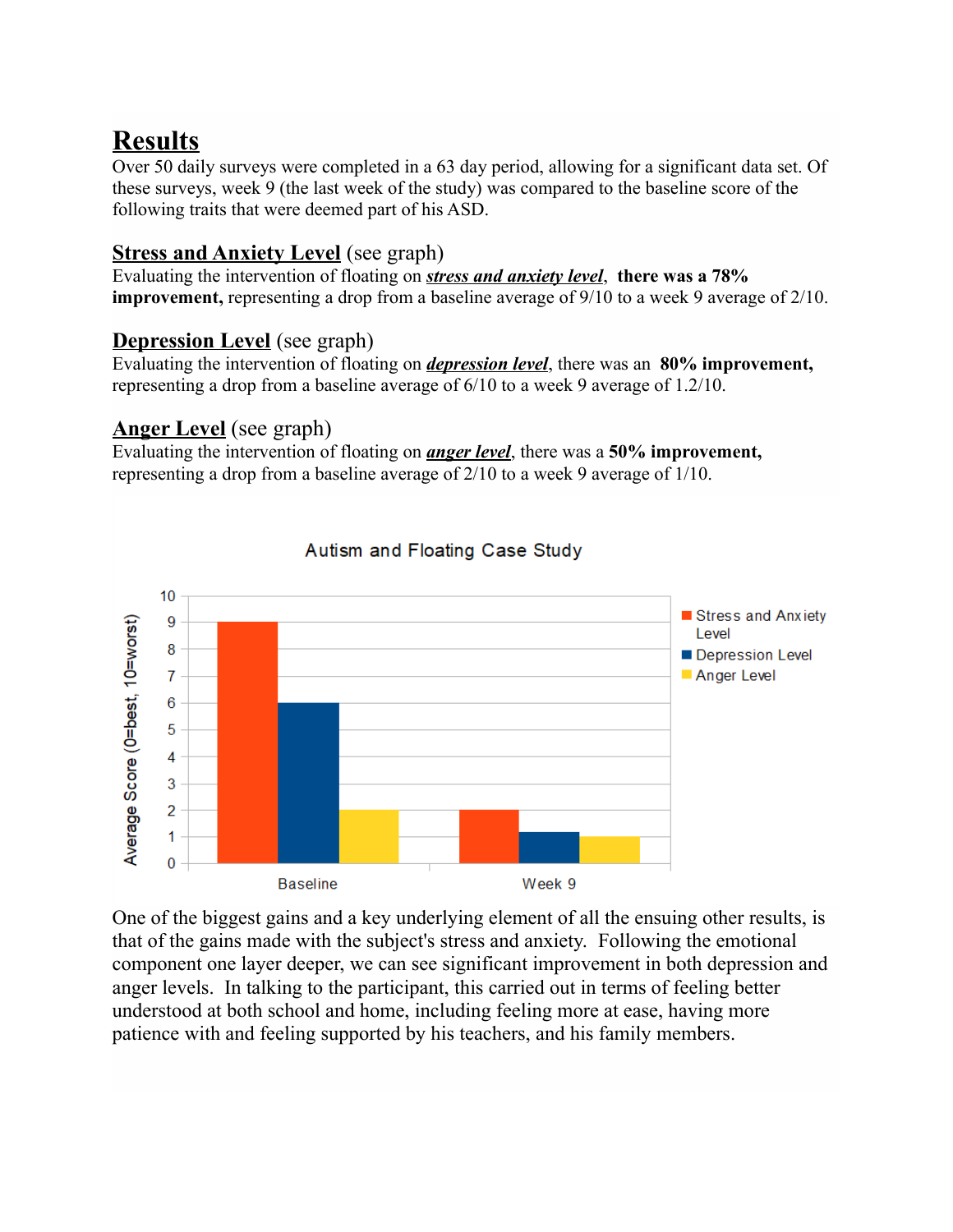### Level of Focus and Productivity at SCHOOL (see graph)

Evaluating the intervention of floating on *focus and productivity at school***,** there was an **80% improvement,** representing a drop from a baseline average of 10/10 to a week 9 average of 2/10.

### **Level of Focus and Productivity at HOME** (see graph)

Evaluating the intervention of floating on *focus and productivity at home***, there was a 63% improvement,** representing a drop from a baseline average of 7/10 to a week 9 average of  $2.6/10.$ 

### **Affect /Ability to Complete Activities of Daily Living** (see graph*)*

Evaluating the intervention of floating on *affect /ability to complete activities of daily living*, there was a **70% improvement,** representing a drop from a baseline average of 2/10 to a 9 week average of 0.6/10.

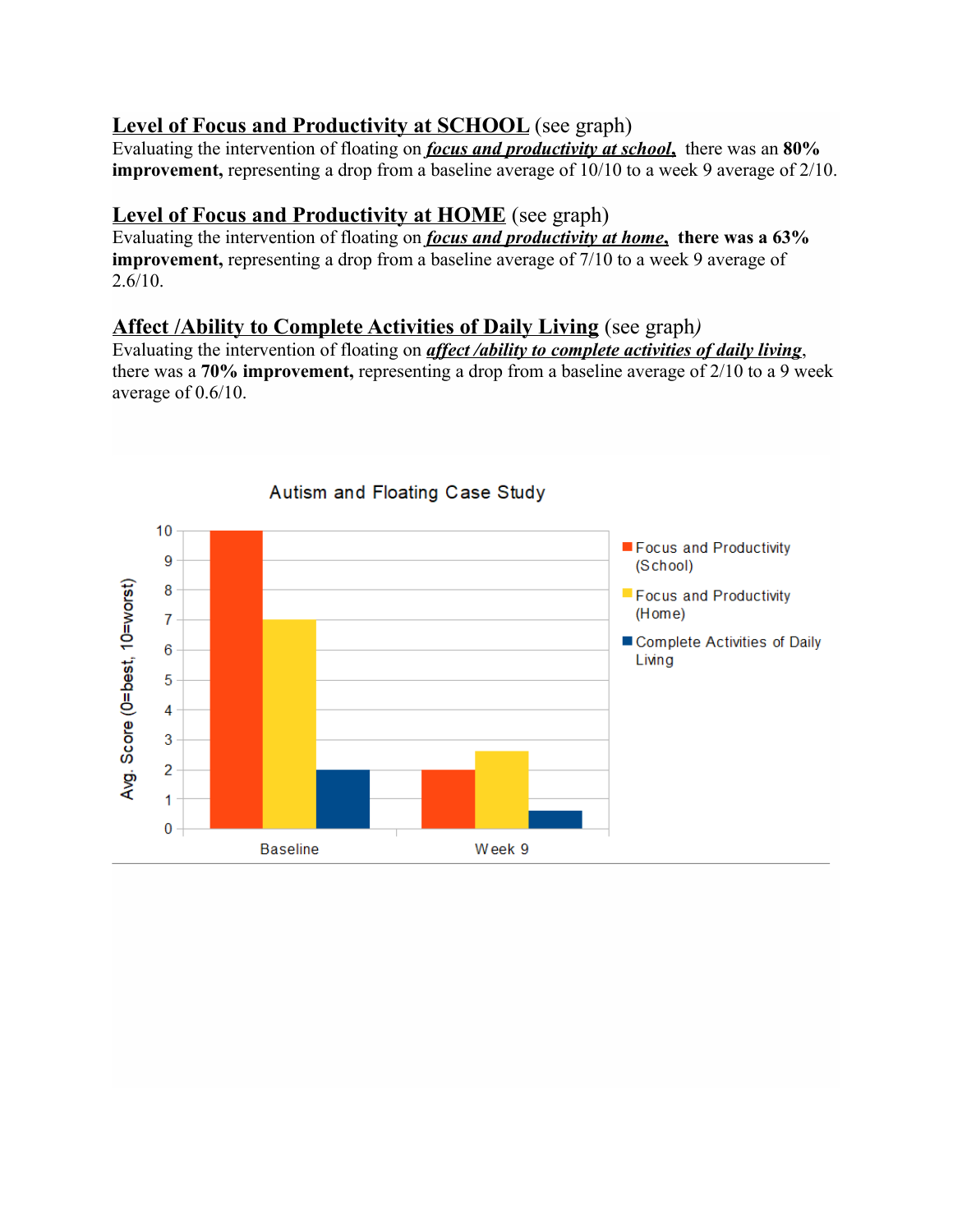#### **Level of Impulsivity**(see graph)

Evaluating the intervention of floating on *frequency of impulsivity***,** t**here was a 70% improvement,** representing a drop from a baseline average of 8/10 to a week 9 average of  $2.4/10.$ 

### **Sensitivity of the Five Senses** (see graph)

Evaluating the intervention of floating on *sensitivity of senses*, **there was an 80% improvement,** representing a drop from a baseline average of 7/10 to a week 9 average of  $1.4/10.$ 

### **Frequency of Repetitive Speech** (see graph)

Evaluating the intervention of floating on *frequency of repeating speech,* **there was an 80% improvement,** representing a drop from a baseline average of 5/10 to a week 9 average of 1/10.

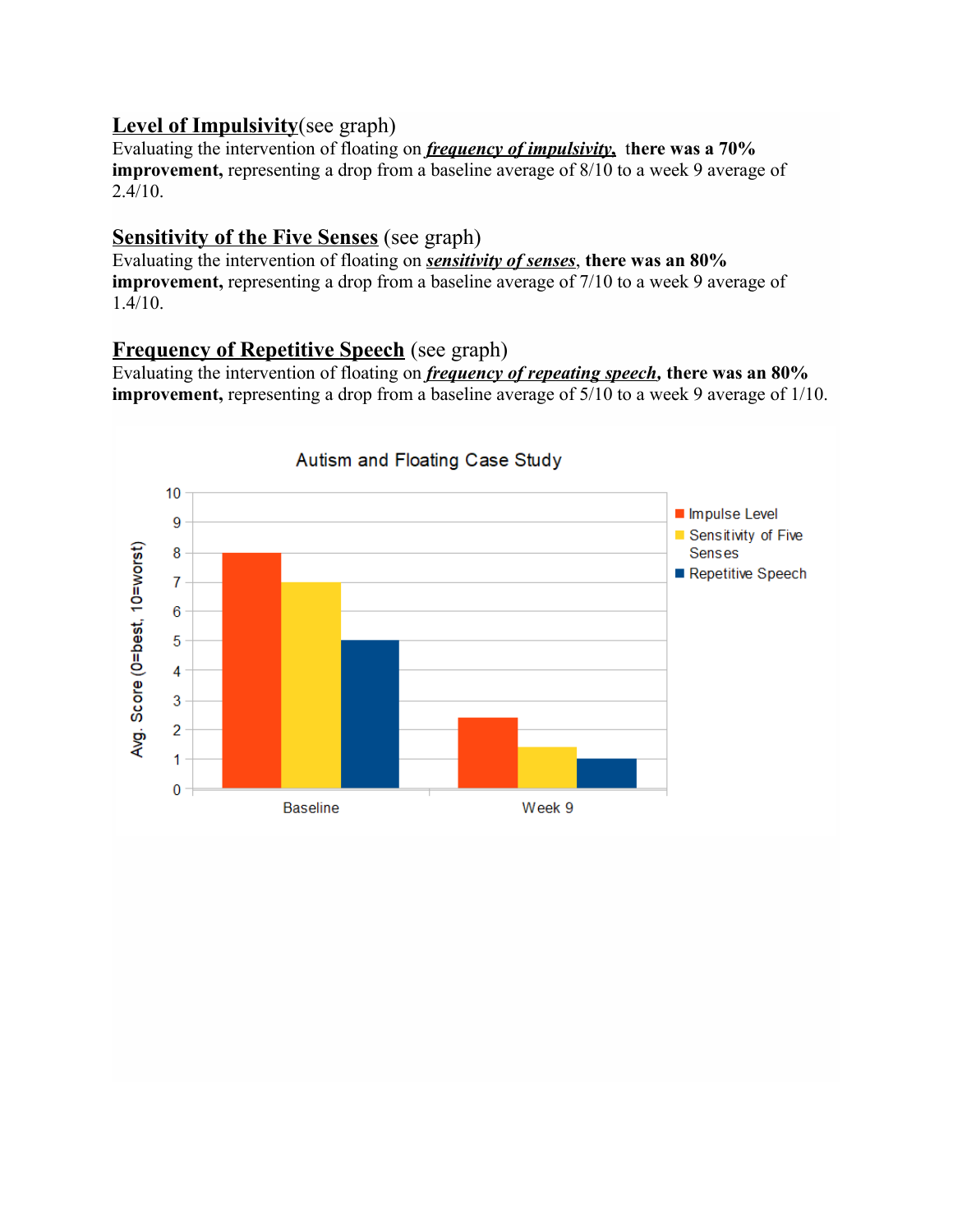## **Quality of Sleep Last Night** (see graph)

Evaluating the intervention of floating on *quality of sleep last night*, there was a 35 % **improvement**, representing a drop from a baseline average of 4/10 to a week 9 average of  $2.6/10.$ 

## **Level of Daytime Fatigue** (see graph)

Evaluating the intervention of floating on *level of daytime fatigue***, there was a 76%** 

**improvement**, representing a drop from a baseline average of 5/10 to a week 9 average of 1.2/10.

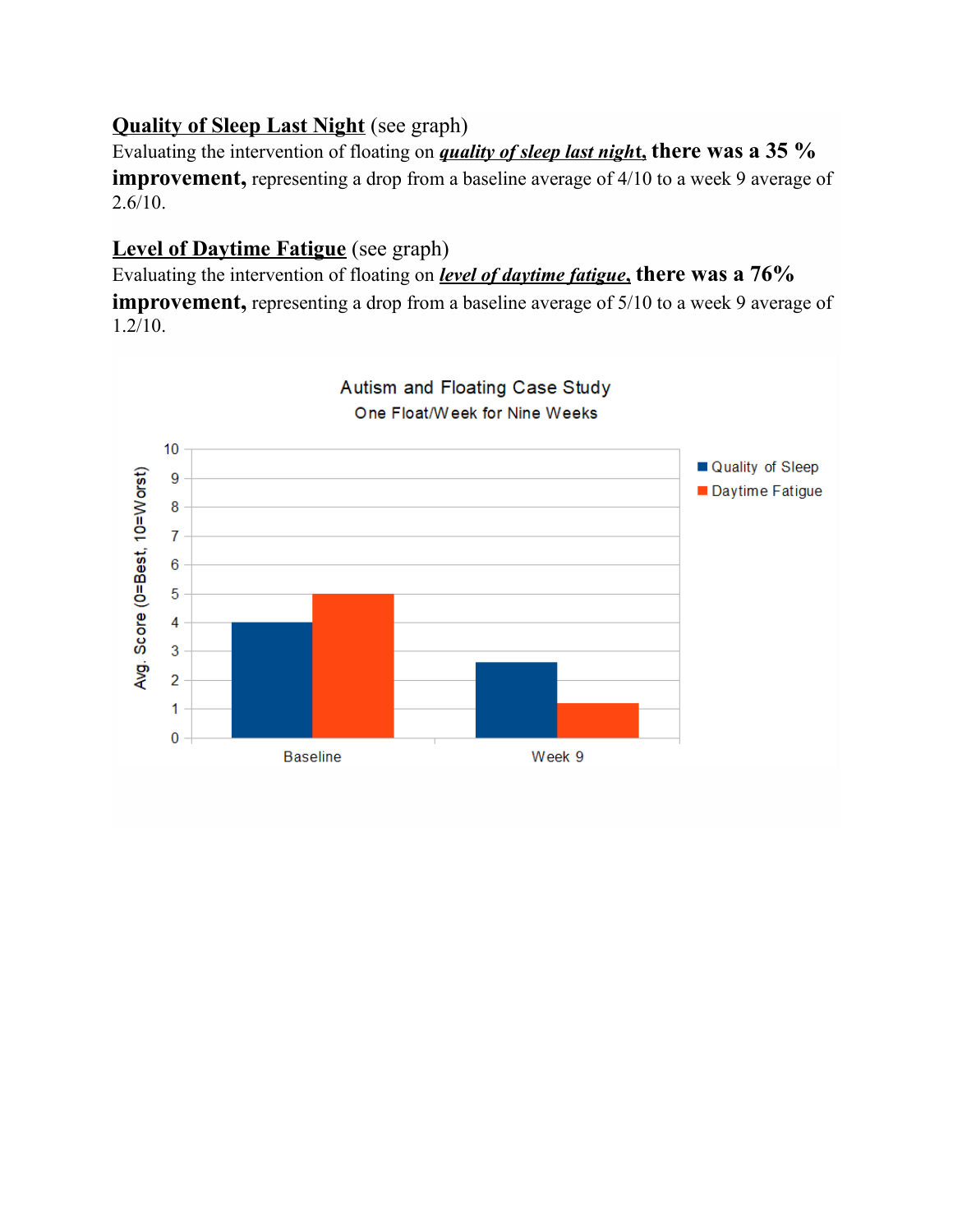## **Overall Hunger Level** (see graph)

Evaluating the intervention of floating on *overall hunger level*, **there was a 54% improvement,** representing a drop from a baseline average of 10/10, to a week 9 average of  $4.6/10.$ 



#### Autism and Floating Case Study - Hunger Level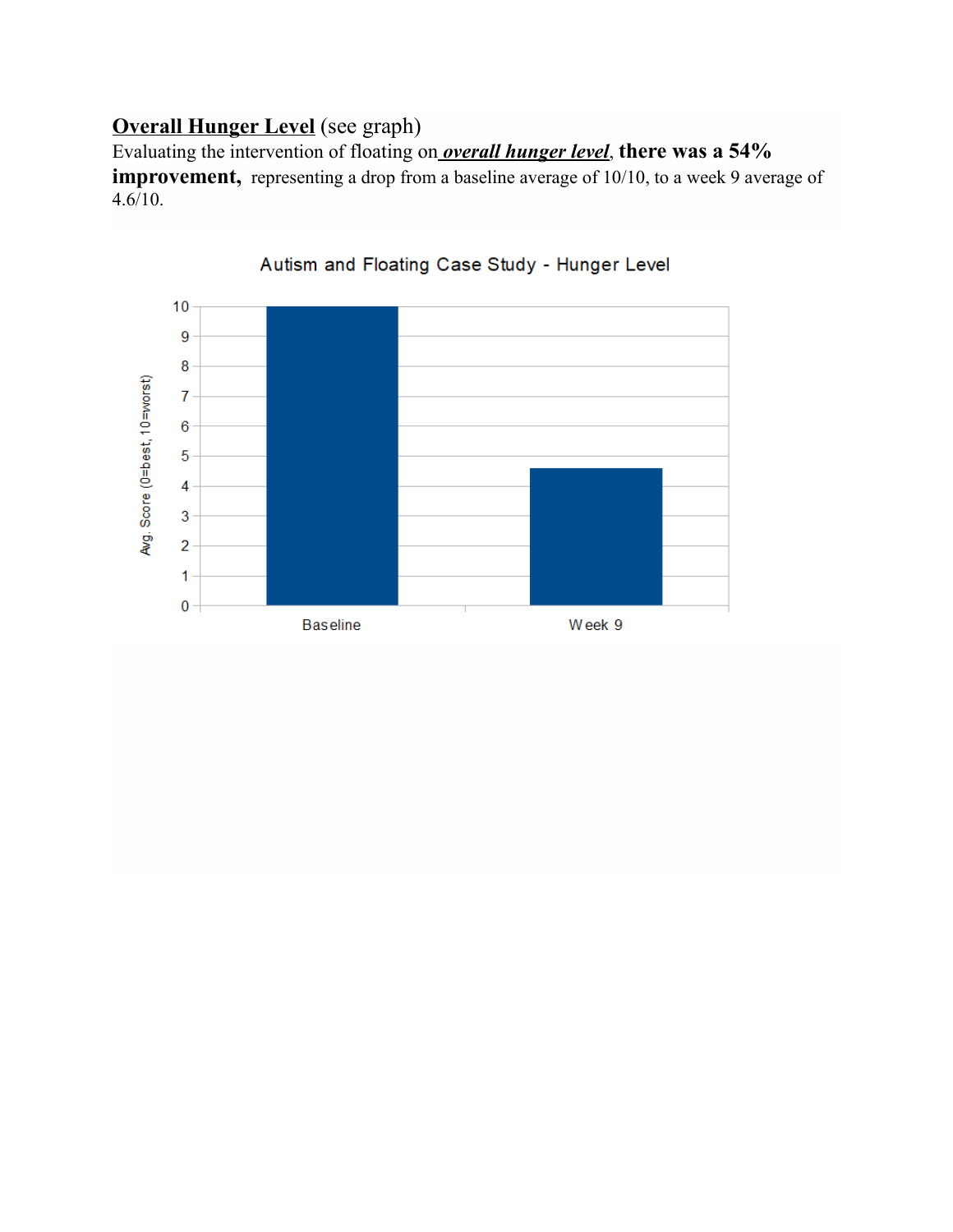# **Results: Lasting Improvement**

Below is a description of the lasting improvement for all the categories, 4 weeks post-study with no further floating. With reference these lasting improvements, the original baseline scores are compared to both the end of the study (9 weeks), then two (2) weeks post study and again one month after the study (13 weeks from baseline). There were only a few categories that did not maintain their improvement. Most of the categories showed significant and lasting improvement. What is observed is a gradual trend towards returning to baseline, but still in the zone of improvement, i.e. gains were still present.

### **Stress and Anxiety Level:**

**One (1) month post study, 86% of the improvements in stress/anxiety level had remained**. This represents a baseline to end of study gain of 78% and a baseline to one month post study (no intervention) gain of 67%.

#### **Depression Level**

**One (1) month post study, 21% of the improvements in daily fatigue levels had remained.** This represents a baseline to end of study gain of 80% and a baseline to one month post study (no intervention) gain of 17%.

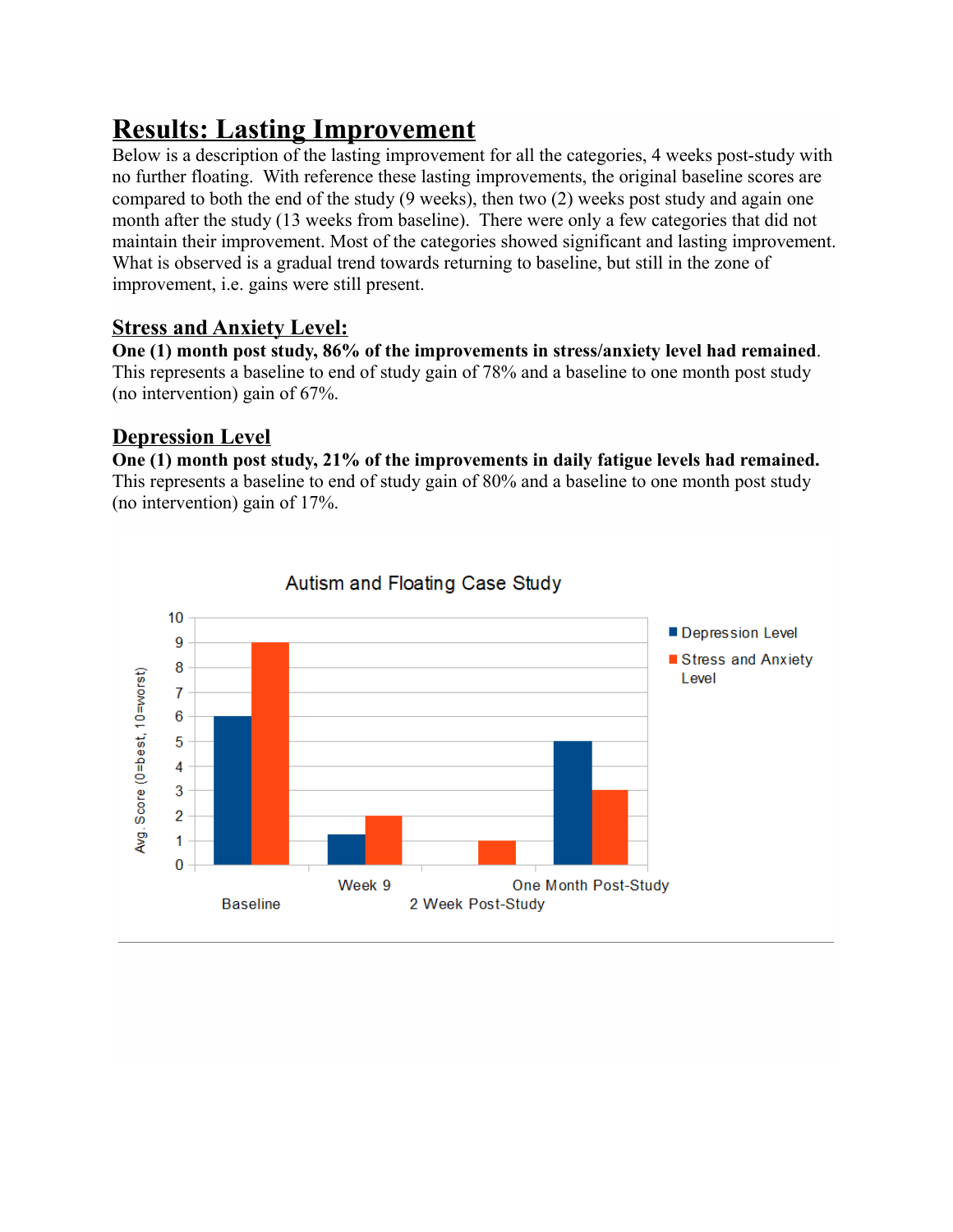#### **Ability to Complete ADL's:**

#### **One (1) month post study, 71% of the improvements in ability to complete ADL'S (activities of daily living), had remained**.

This represents a baseline to end of study gain of 70% and a baseline to one month post study ( no intervention) gain of 50%.

### **Level of Focus and Productivity at School:**

#### **One (1) month post study, 50% of the improvements in focus and productivity at school had remained.**

This represents a baseline to end of study gain of 80% and a baseline to one month post study (no intervention) gain of 40%.

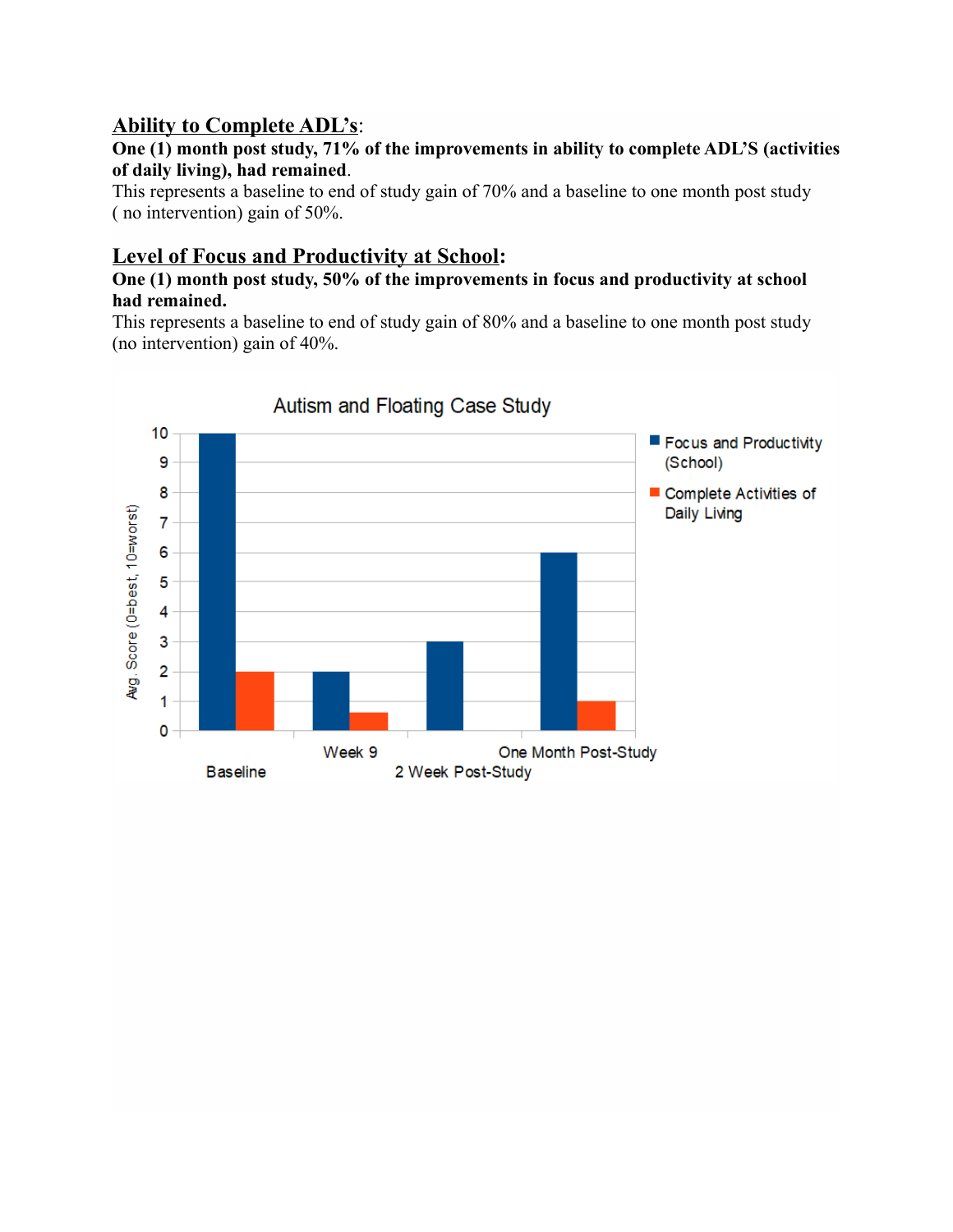## **Frequency of Repeating Self:**

#### **One (1) month post study, 75% of the improvements in repetitive speech levels had remained.**

This represents a baseline to end of study gain of 80% and a baseline to one month post study (no intervention) gain of 60%.

## **Level of Impulsivity**

# **One (1) month post study, 54% of the improvements in impulsivity had remained.**

This represents a baseline to end of study gain of 70% and a baseline to one month post study (no intervention) gain of 38%.

#### **Sensitivity of the Five Senses**

#### **One (1) month post study, 100% of the improvements in sensitivity of the senses had remained.**

This represents a baseline to end of study gain of 80% and a baseline to one month post study (no intervention) gain of 86%.

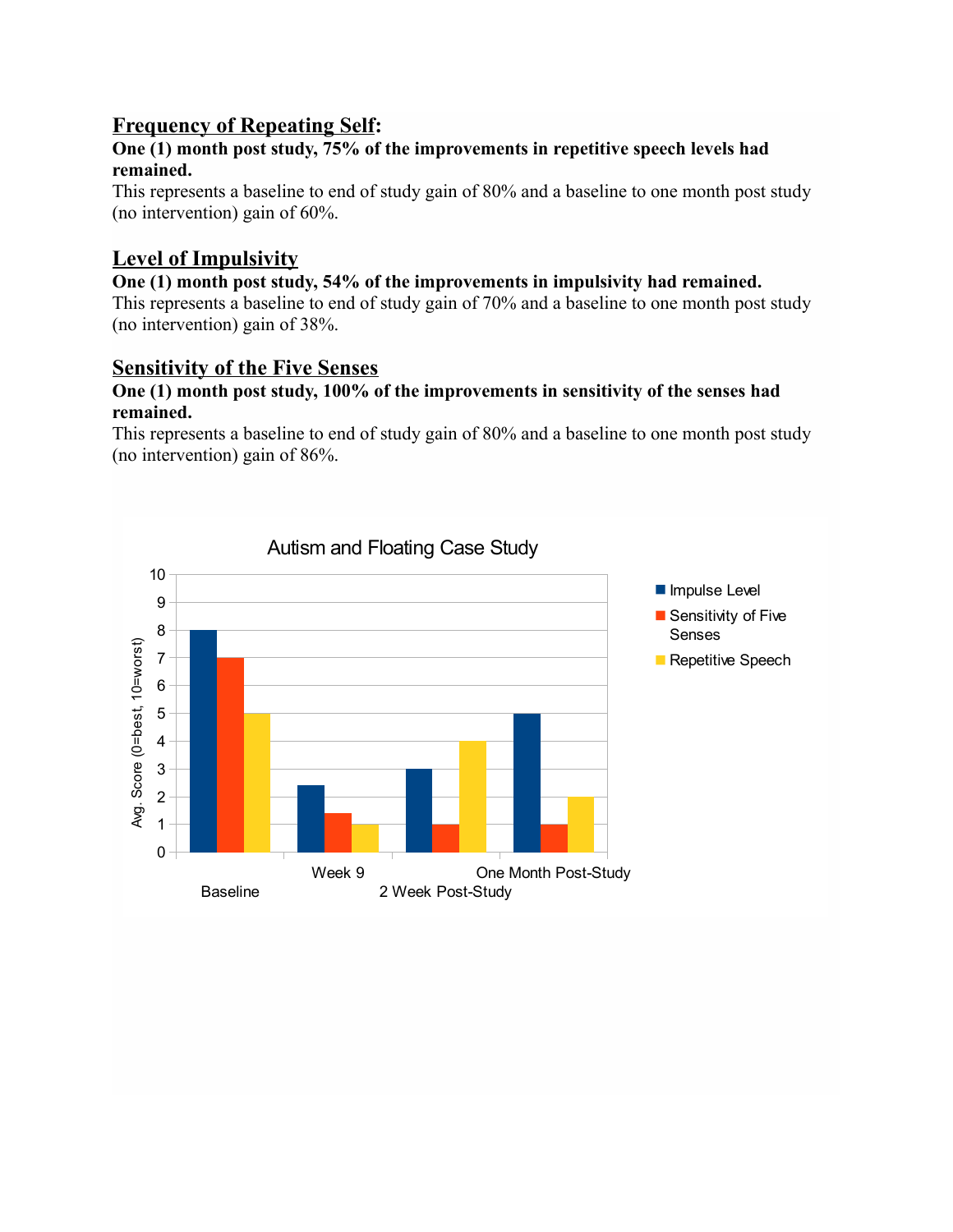#### **Sleep Quality:**

**One (1) month post study, no improvements lasted and had returned to the baseline/prestudy value.**

## **Daily Fatigue Level:**

**One (1) month post study, no improvements lasted and had returned to the baseline/prestudy value.**



Autism and Floating Case Study

#### **Overall Hunger Level**

**One (1) month post study, 93% of the improvements in hunger levels had remained.** This represents a baseline to end of study gain of 54% and a one month post study (no intervention) gain of 50%.



#### Autism and Floating Case Study - Hunger Level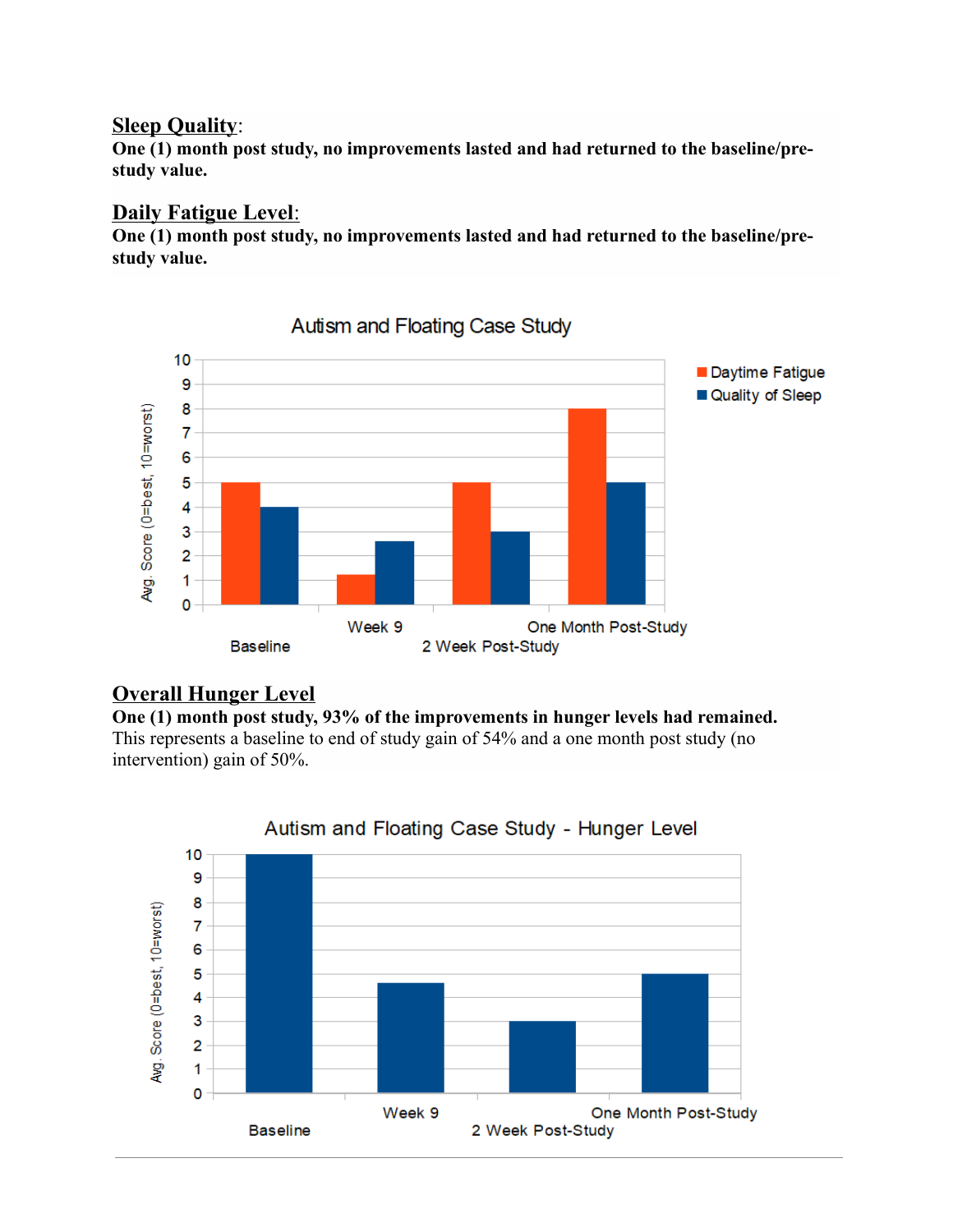## **Anger Level:**

**One (1) month post study, none of the improvements in anger levels had remained**.

### **Level of Focus and Productivity at Home:**

**One (1) month post study, none of the improvements in focus and productivity at home had remained.**

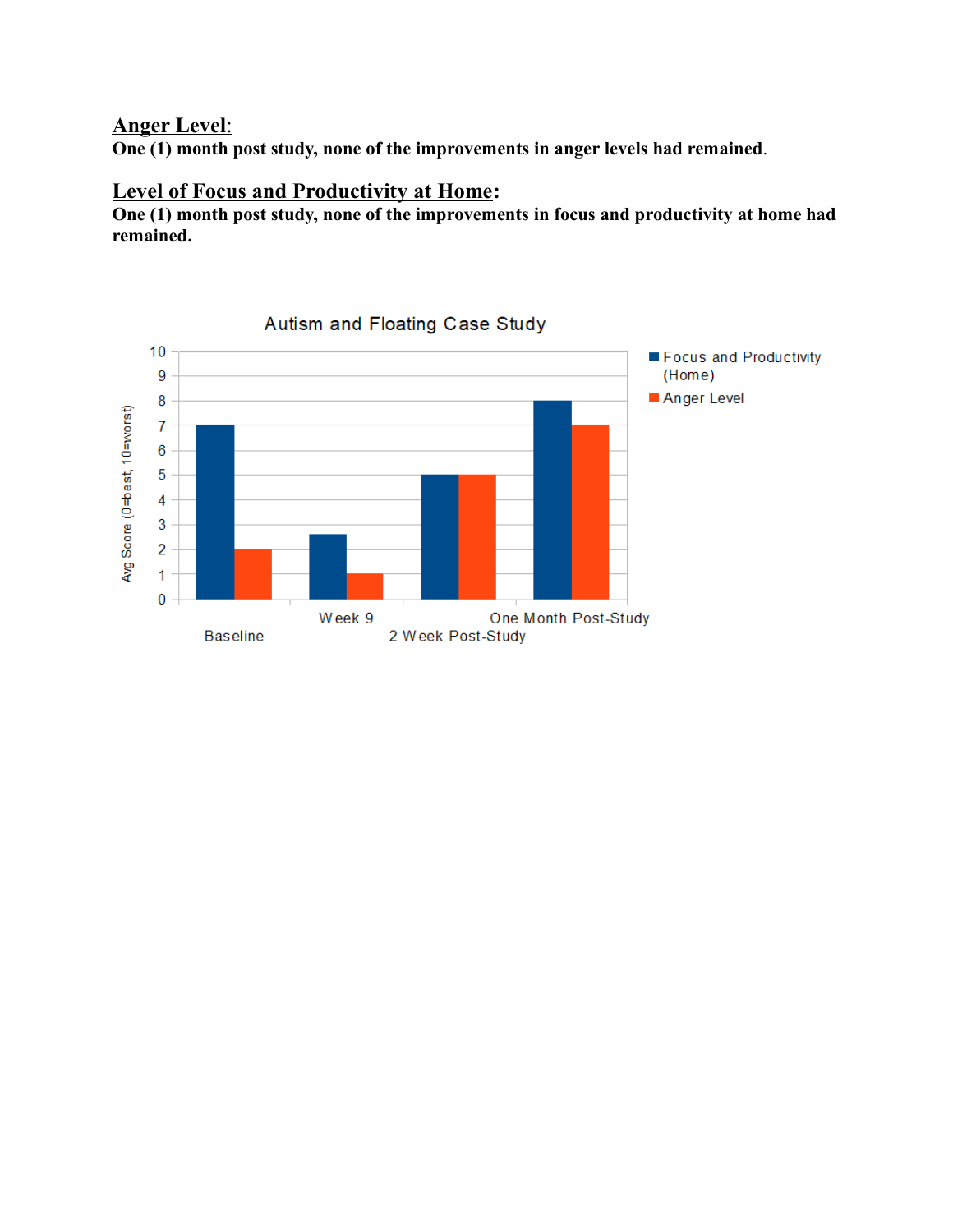# **Conclusion**

Float therapy, otherwise known as floatation, or floating, has a direct, positive, and lasting effect on multiple common traits of Autism.

Floatation can positively influence an ASD individual's perception of emotional state, repetitive behaviors, sleep quality, energy, focus and productivity levels.

One full month post-study and without further intervention, most areas of improvement were maintained to a significant degree.

Patients, medical professionals and alternative health care providers should consider floatation therapy by itself or in tandem with other mind/body approaches to manage the serial effects of Autism and the collateral effects on the ASD family.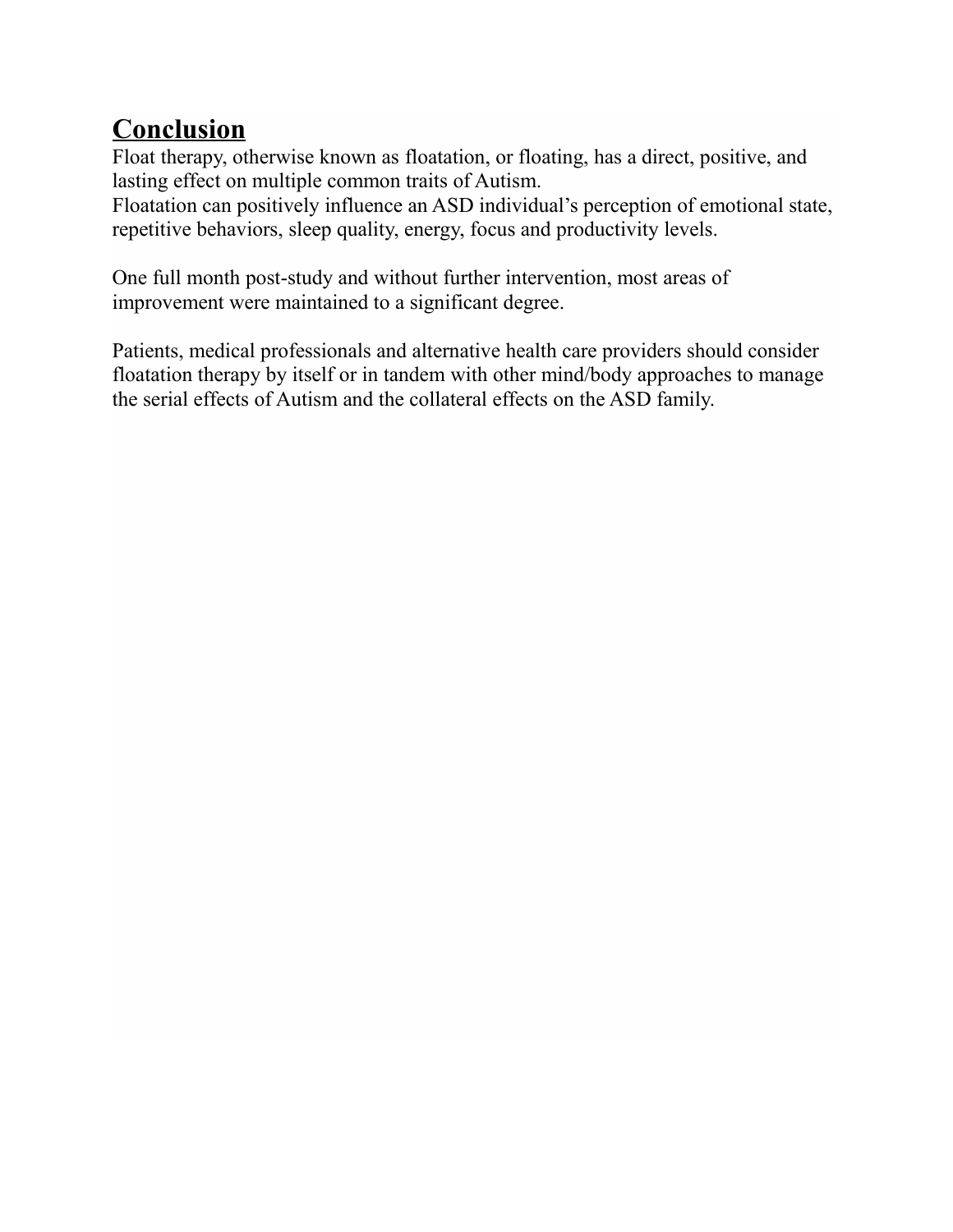# **Discussion:**

This study took place during the holiday months of November, December, and through New Years' week. The timing of this study was purposeful, as it universally tends to be a hectic, stressful time, despite the normal challenges of Autism.

The participant's mother floated along with him at the same time, in a different tank. The objective here was to have the mother better understand the process for her child and to help him properly score himself on the daily surveys. Further, although she did not score herself during the study, it offered insight into how floating benefited her as the mother and caregiver of the child in the study. This is better understood through the videos that were made that accompany this study.

There was a total transformation of the case study participant that happened over the course of the study. The participant subjectively and objectively opened up over time and the float experience became a safe place that also allowed him to make connections in his mind that he had not done before floating. The experience appeared to free up channels of his mind that made him see things differently, including himself and his observations, which gave him positive reinforcement.

His mother attests to the fact that floating got him to obsess less, to not fixate, and to not be as hyper-focused on things of particular interest to him. This in turn allowed him to pay better attention and to focus on more mindful behavior and relationship interactions including his family, schoolmates, and teachers. Floating also promoted a more mindful behavior with regard to food, eating slower and purposefully serving himself smaller portions.

Floating helped with his school anxiety, which was large and sometimes oppressive to his psyche. Along with this lessening of school anxiety, was less stress eating, less anger, less impulsivity, and less hypersensitivity. He was better able to express himself, had a better understanding of situations, and felt more understood. He repeated himself less and asked less of the same questions.

His mother also stated that overall family stress was reduced due to everyone being on the same page.

His general mood was better and it affected everything. He said that initially, the effects of his float would last about 4-5 days and then lasting even longer, the more he floated. Since he was coming on a weekly basis, the effects almost lasted until his next float and he felt that there was a cumulative effect over the course of the study.

His mother said she is seeing a more normal, typical child. She noted that his hands were less chaffed and cut, due to less playing with them. Also, she states that he is more able to follow multi-step commands and is making more intentional choices rather than impulsive decisions. Subjects that were harder are now seeming easier.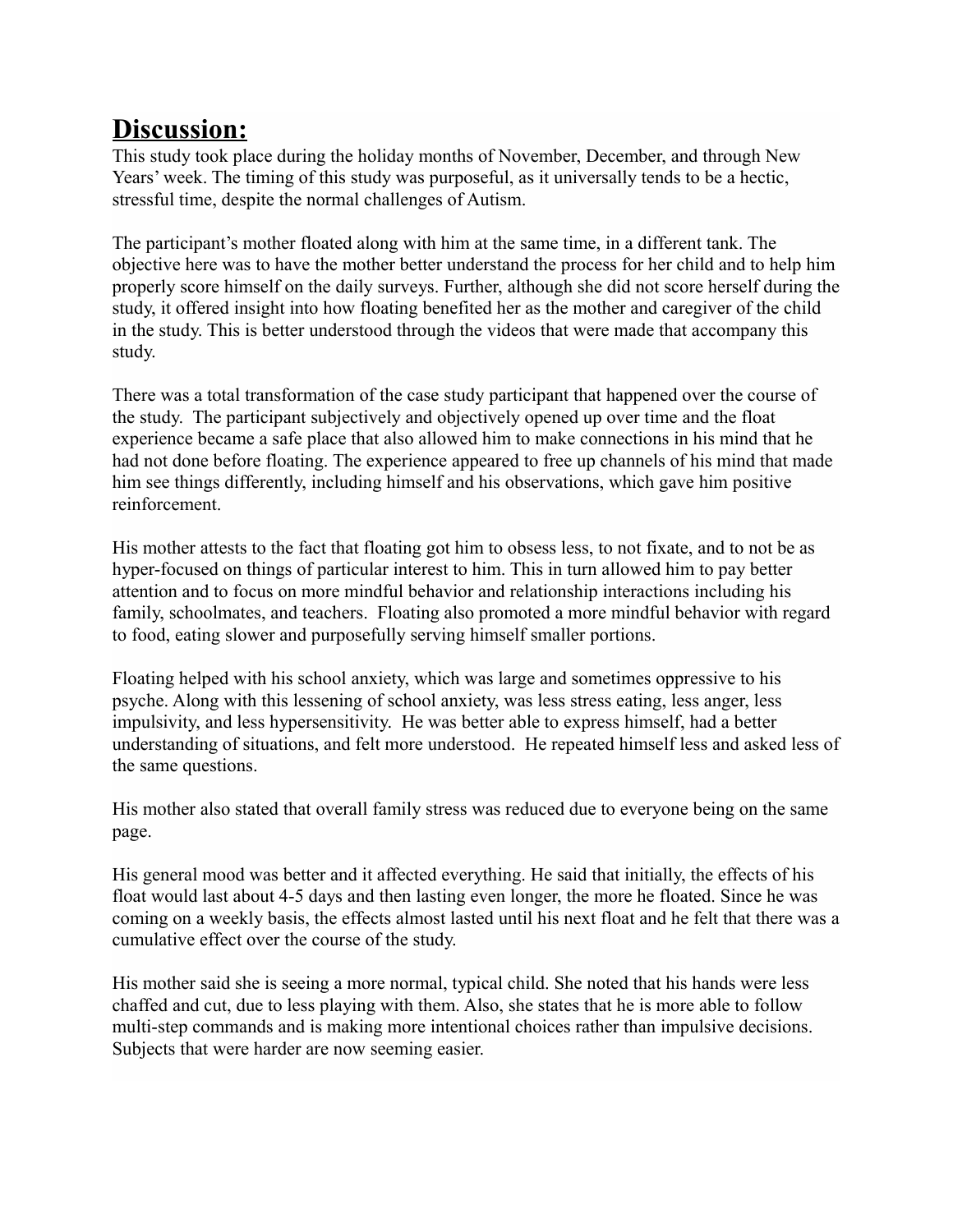To his his surprise and encouragement, early on in the study he had injured his knee in football, and was sent to PT. He had not been able to make his PT appointments, but continued to float. He returned to the orthopedist weeks later and was told that his knee was healed and he could return to football. The physician asked what he did to heal it. He said he floated.

Prior to the study, the subject did not feel rested on a daily basis, nor did he sleep well. This realization became apparent to both the subject and his mother as objectively seen through his overwhelmingly positive sleep quality gains during the case study. It is important to notice the value of floating with regard to sleep and how it it cascades over everything else. He said he sleeps better at night and to fall asleep he envisions a feeling of being in and around waves at the beach - recreating the sensation and comforting memory of being in the float pod.

One other observation from both his mother and from observers at the float center, as he floated more frequently, his complexion cleared up. ASD or not, teens are super sensitive about their skin and pimples. This was a huge positive and a confidence builder.

Two months after the study, upon an interview, both the subject and his mother remarked that the gains made during the study were very obvious after not floating on a regular basis. Further, the mom remarked that her son became a better student; her C and D student became an A and B student and that the way in which he did his homework changed to a more thoughtful, inquisitive, careful approach. Further, according to his mom, he became a more respectful, considerate child. There was a huge change in him not asking the same questions repeatedly as he became more aware and reflective of his own behavior. The mom saw these gains even more than the subject himself and she would even say to him, "notice that you are not doing 'this or that' as much anymore."

Lastly, the subject stated after the study, "I now often think about small things that can make my day better." He also created a document called "Floating, A Kid's Guide." Here is an excerpt from his guide:

"Why Float? Floating is a good experience. My grades have gone up, my attitude has improved and my sports performance has increased. Being a teenager can be stressful and floating gives my body the time to recover and heal from everyday life. "

"What is it like? Floating is really relaxing. It is your time just for you. There are many options to personalize your float. You can have the top open or closed. There is relaxing music if you like it and you can even leave the lights on, or turn them off. Remember it's your experience - do what makes you the most comfortable and helps you relax the best. After your float you take a shower and continue your experience in a room that is comforting until you are ready to go back to your day."

"How long does my float last after I leave? Everyone is different. For me I feel the best immediately after and for the next 4 or 5 days after my float. When I had a sports related injury, floating was a major help in the healing process. I was able to get back to the field much quicker then I had expected."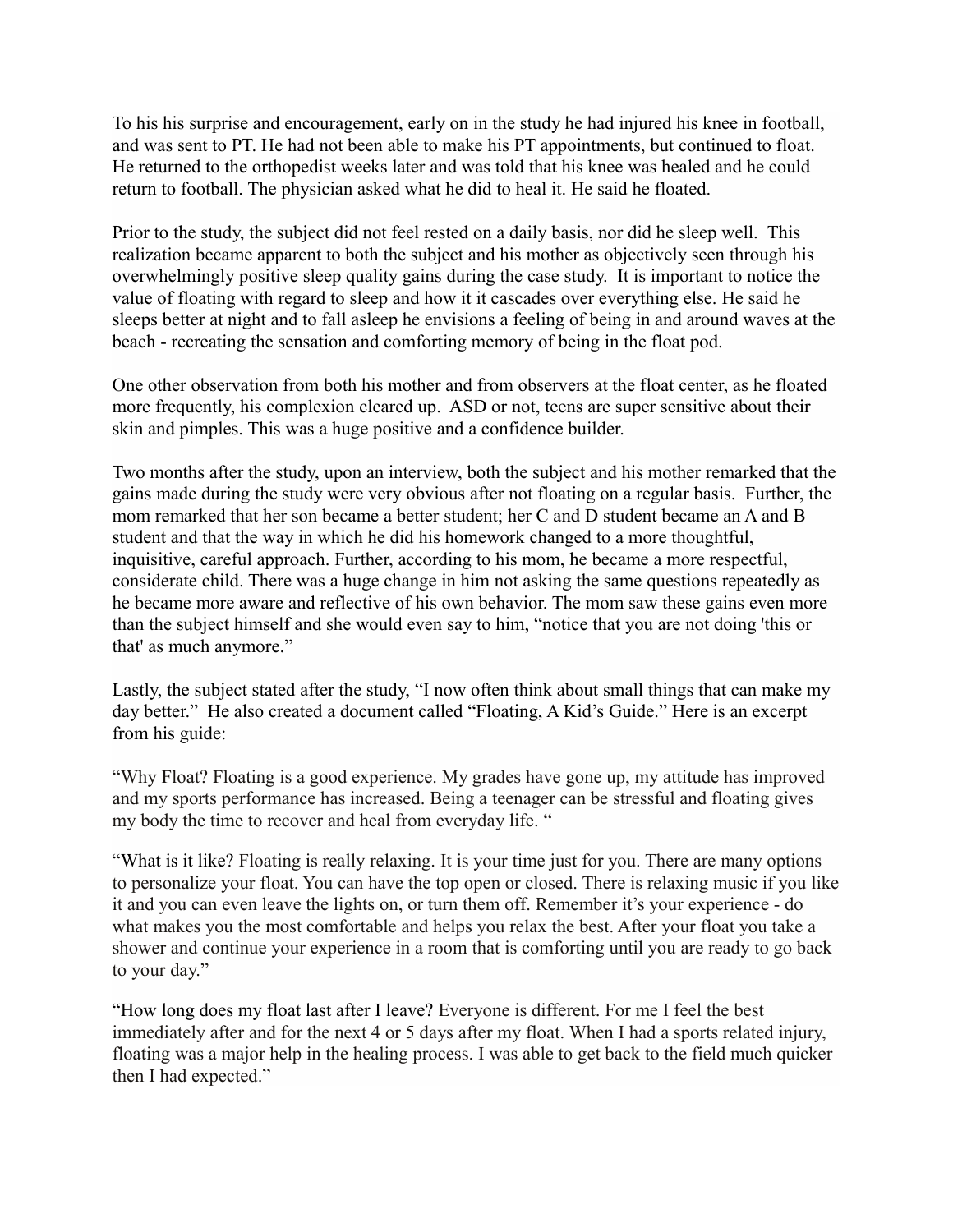"I am a 13-year-old son, brother, student and football player. I have very mild autism or what some call high functioning autism. I enjoy playing cards and physical activity. While those things I excel at, I have a really hard time focusing at school and paying attention to my surroundings. Sometimes I even repeat myself a lot. It's something that I don't notice, but those around me do.

"When my mom first told me that I would be taking part in a floating study, I wasn't really sure what to think. I didn't know what to expect. I thought it might be strange, I had never heard of it before and while I wasn't scared – I was nervous. I really had nothing to worry about."

"When you first enter the Float Zone you are always greeted warmly. On your first time, you get to watch a video that tells you all about floating. It tells you what to expect and what exactly keeps you floating. There are 1000 lbs. of special salt that is put into each tank to keep you floating. Once you finish the video you get to go to your room. You take a shower and get into the pod."

Lastly, his mother provided her take on the float experience:

"A snippet of a day in my life includes getting up very early and running children (three energetic boys) to and from school. I also own five successful businesses, three of which I am involved with the day to day operations. Most days, I am going and coming – leading, speaking, or holding meetings. I am highly organized, not by choice, but because I have to be – and when my work day is over (usually around 2pm for the first set of meetings) I get to spend time with my boys when they come home from school. Nice right? Except it isn't always. Ben, my youngest, and Hunter my oldest have autism – and then there is Ryder somewhere caught in the middle.

For our family, autism looks like anger, repeating directions – over and over, bad grades, individual education plans, fighting through homework and overall working harder on activities of daily living than most folks find easy. Hunter is fearless and this has led to many injuries. Ben is sensitive and feels many things more than most people. Put all of those things together and you have one tired mama! I've gotten used to it over the years, so most of the time, I really don't notice it.

When Hunter was asked to participate in a study, I was thrilled to be offered the chance to float at the same time. I had done it only once before, and I was hoping to be able to find some time to relax. My day is so crammed with everything, it is so hard to get any time to myself. Even though the focus on the study would be Hunter and how it his autism was affected by floating, I was anxious to see my results too.

The Float Zone is inviting, and you feel calm just walking in. What ever stress you have is easily left in the parking lot as you walk through the doors. Everyone is so nice and make you feel at ease as soon as you walk in.

During Hunter's study, the first time I floated, I had a very hard time relaxing. I was so anxious about his experience and my own. I kept concentrating on all the things that I was missing while being there. I kept changing the lights, the music and opening the lid and closing